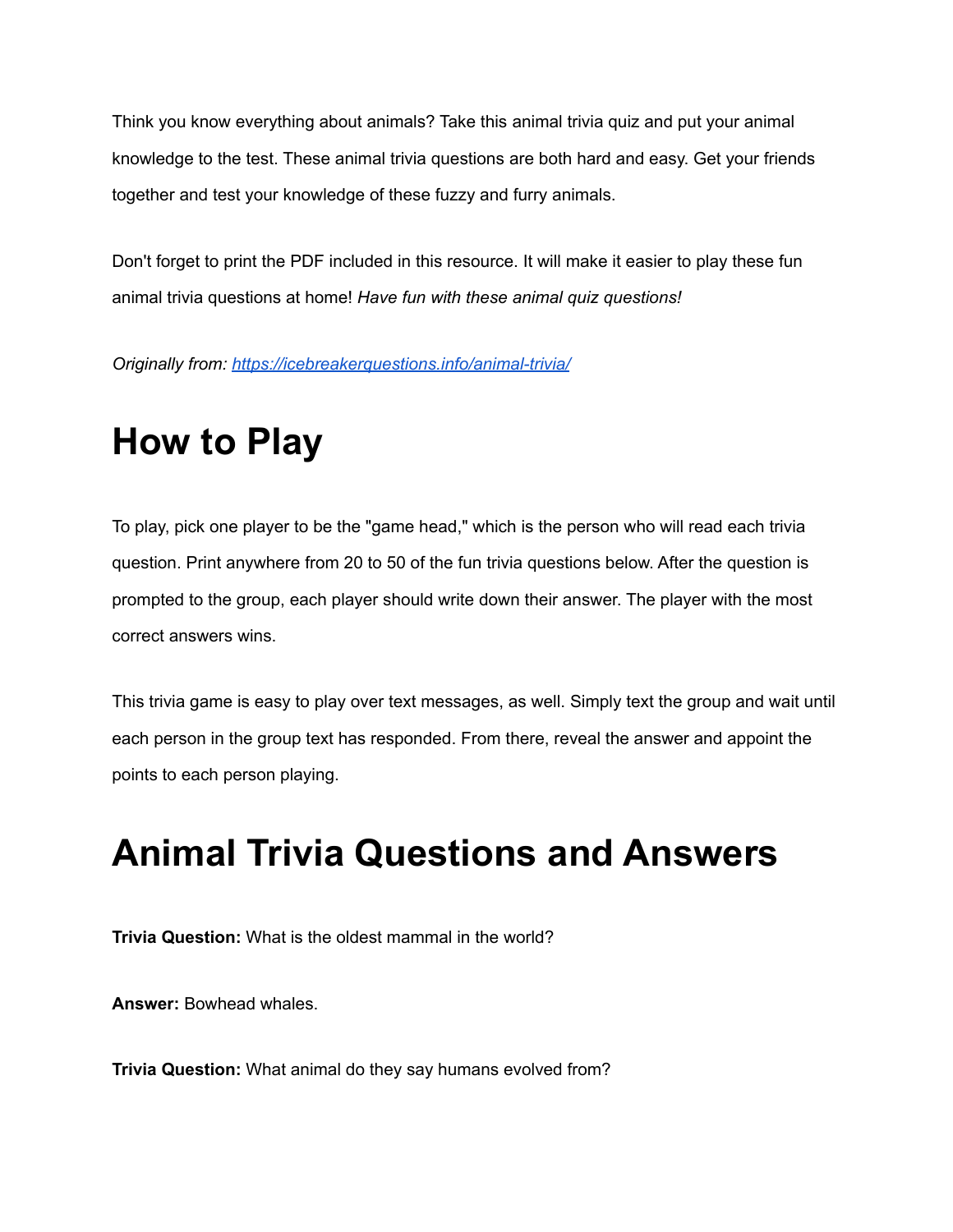**Answer:** Great apes or large apes.

**Trivia Question:** Is a penguin a bird? Yes or no?

**Answer:** Yes.

**Trivia Question:** What is the fastest land animal?

**Answer:** Cheetahs.

**Trivia Question:** What is the fastest sea animal?

**Answer:** A sailfish.

**Trivia Question:** How many bones does a shark have?

**Answer:** No bones in its body.

**Trivia Question:** What is a polar bear's skin color?

**Answer:** Black.

**Trivia Question:** What is the slowest animal on earth?

**Answer:** A sloth.

**Trivia Question:** How many legs does a spider have?

**Answer:** 8 legs.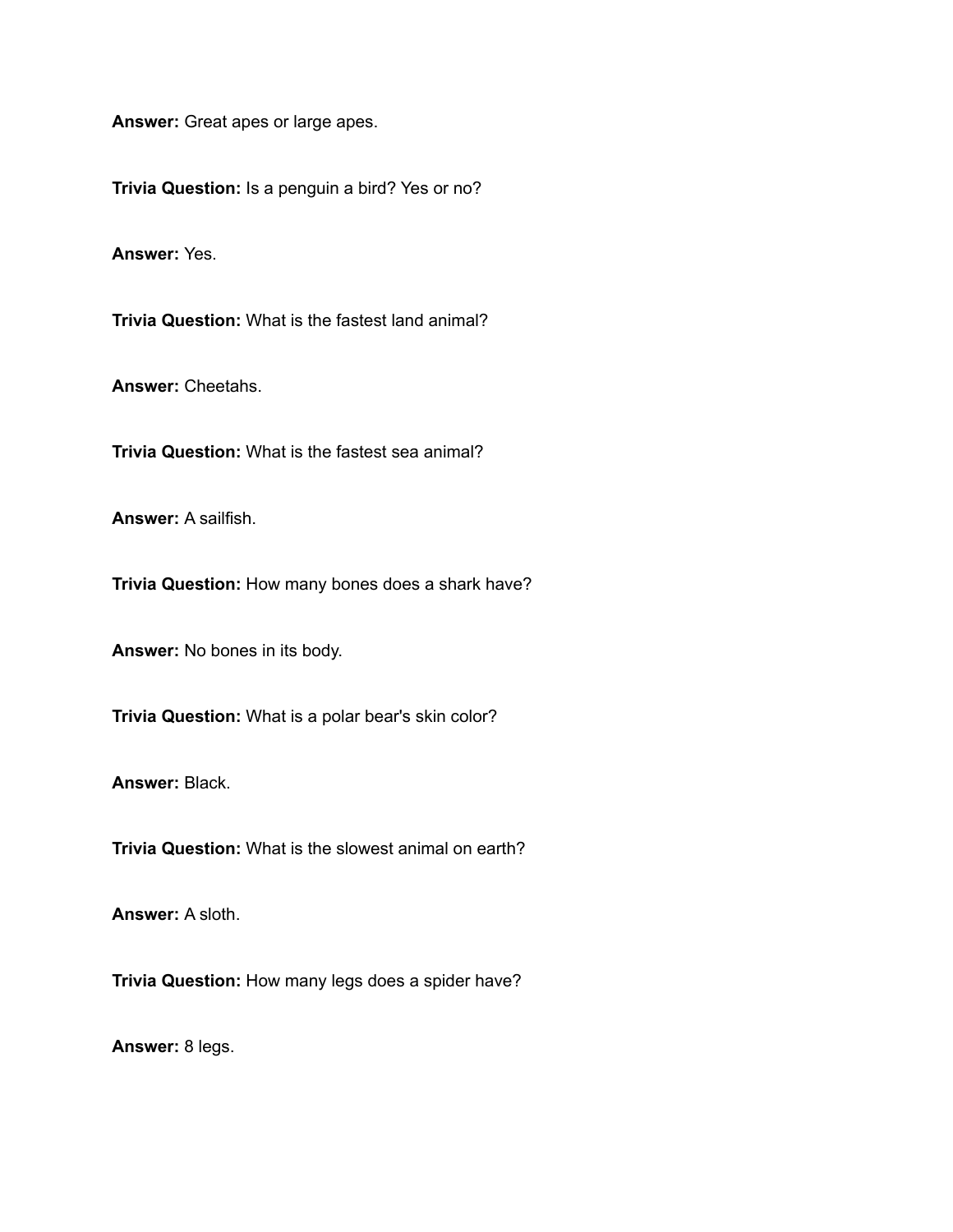**Trivia Question:** What is a female deer called?

**Answer:** A doe.

**Trivia Question:** What is the only mammal capable of flight?

**Answer:** Bats are capable of flight and are a mammal.

**Trivia Question:** What is the fastest animal on Earth?

**Answer:** A cheetah.

**Trivia Question:** Are there any mammals that lay eggs?

**Answer:** There are only two mammals that lay eggs. The duck-billed platypus and the spiny anteater.

**Trivia Question:** What is called when there are twelve or more cows?

**Answer:** A flink.

**Trivia Question:** A cow's stomach has how many compartments?

**Answer:** 17.

**Trivia Question:** How many toes does a cat have on its back paws?

**Answer:** 4.

**Trivia Question:** What is a female donkey called?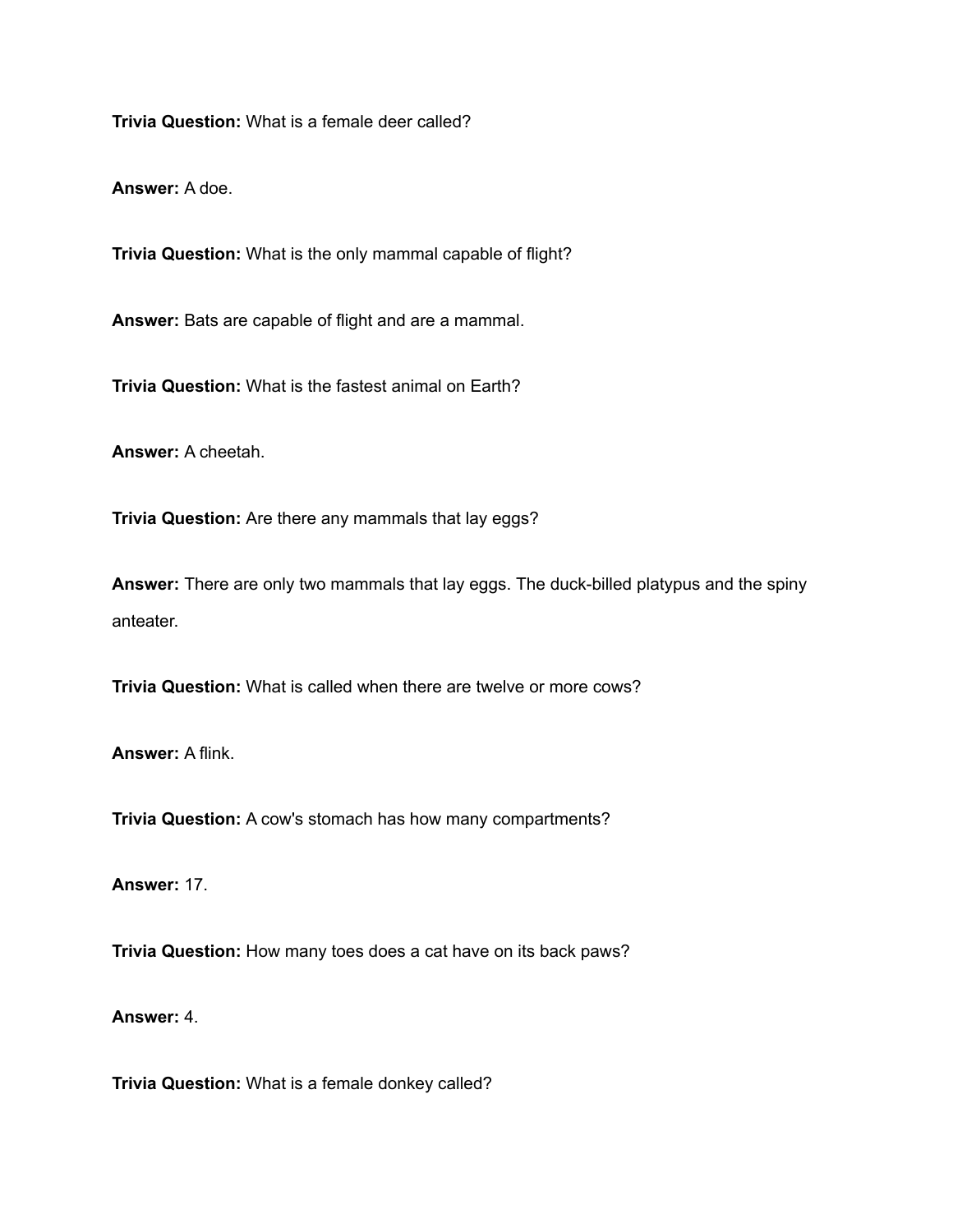**Answer:** A "Jenny" is the name of a female donkey.

**Trivia Question:** What are baby kangaroos called?

**Answer:** A baby kangaroo is called a "Joey."

**Trivia Question:** How long can a snail sleep?

**Answer:** 13 to 15 hours each night.

**Trivia Question:** When do cats sleep?

**Answer:** During the daylight.

**Trivia Question:** Where is the komodo dragon originally from?

**Answer:** Australia.

**Trivia Question:** Is a cheetah part of the cat family?

**Answer:** Yes, a cheetah is part of the cat family.

**Trivia Question:** What animal has the longest lifespan?

**Answer:** African elephants.

**Trivia Question:** What is the largest shark in the ocean?

**Answer:** A whale shark is the largest shark in the ocean.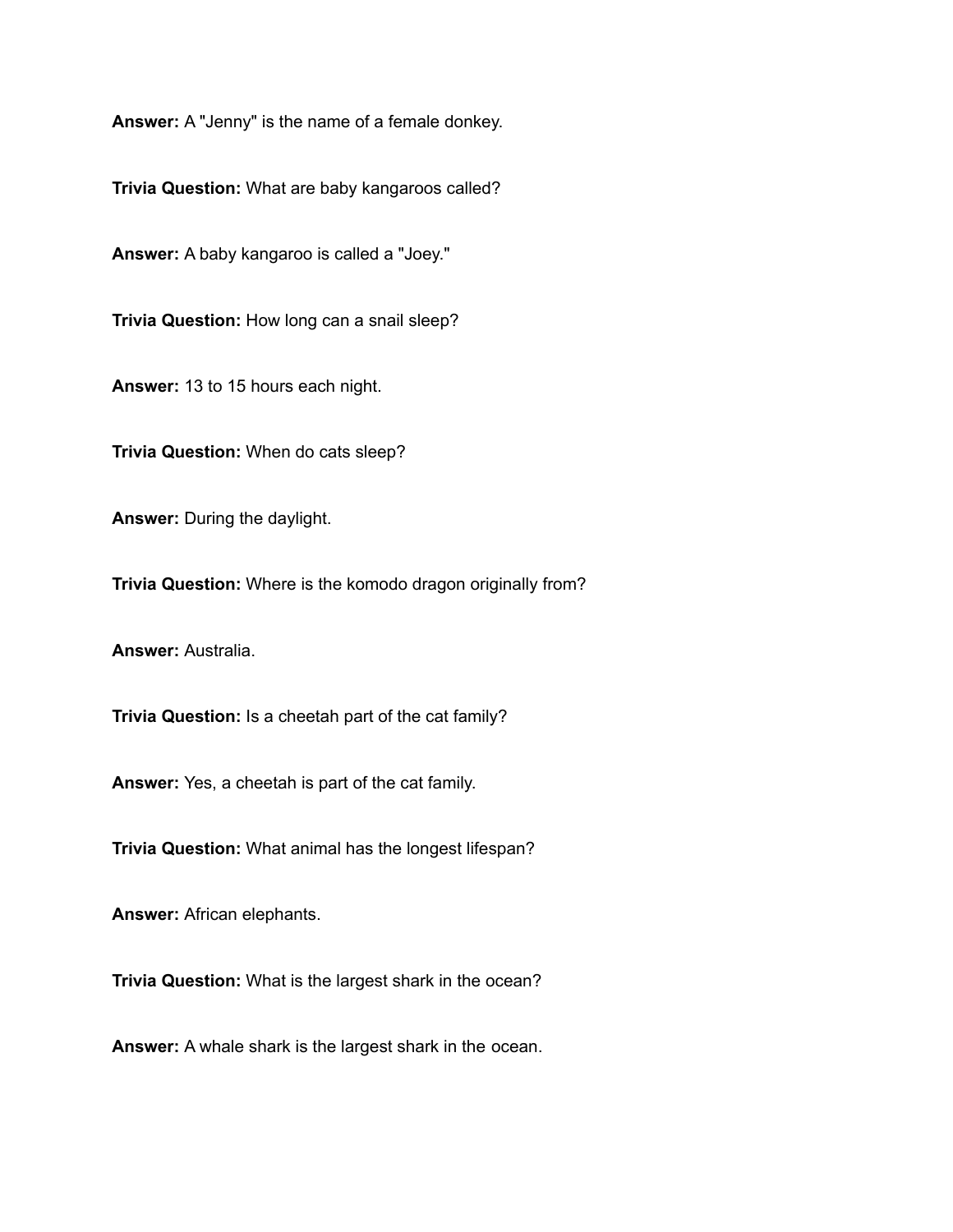**Trivia Question:** Where is a shrimp's heart located?

**Answer:** In its head.

**Trivia Question:** What is the size of a newborn kangaroo?

**Answer:** Only 2.5 centimeters big.

**Trivia Question:** What animal eats bones?

**Answer:** A bearded vulture is known for eating bones.

**Trivia Question:** What is a snake shed?

**Answer:** A molting of skin that occurs regularly.

**Trivia Question:** What is a baby fox called?

**Answer:** A baby fox is called a "pup."

**Trivia Question:** What is the largest mammal on Earth?

**Answer:** A blue whale is the largest mammal on Earth.

**Trivia Question:** What is the most poisonous spider?

**Answer:** Brazilian wandering spider.

**Trivia Question:** What is the smallest mammal on Earth?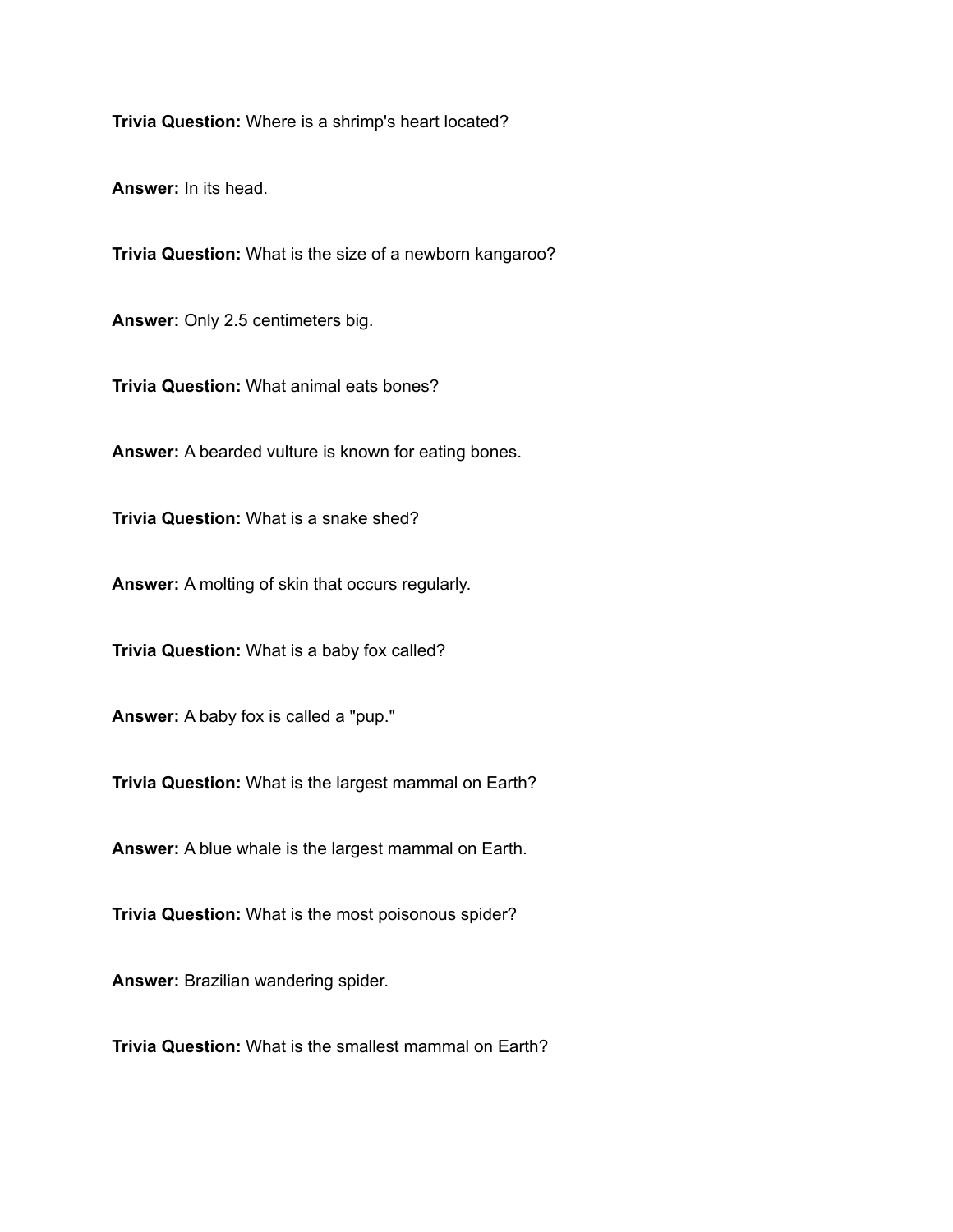**Answer:** The bumblebee bat.

**Trivia Question:** What color eyes do owls have who hunt at twilight?

**Answer:** Red or orange eyes hunt at twilight.

**Trivia Question:** A blue whale cavy is another name for what animal and pet?

**Answer:** A guinea pig.

**Trivia Question:** Where does a Brazilian wandering spider live?

**Answer:** In Brazil.

**Trivia Question:** How many dogs survived the Titanic?

**Answer:** 3.

**Trivia Question:** How many species of dogs exist on Earth?

**Answer:** There are about 340 breeds.

**Trivia Question:** What two mammals lay eggs?

**Answer:** Spiny anteater and the duck-billed platypus.

**Trivia Question:** What is Scotland's national animal?

**Answer:** The fictional unicorn.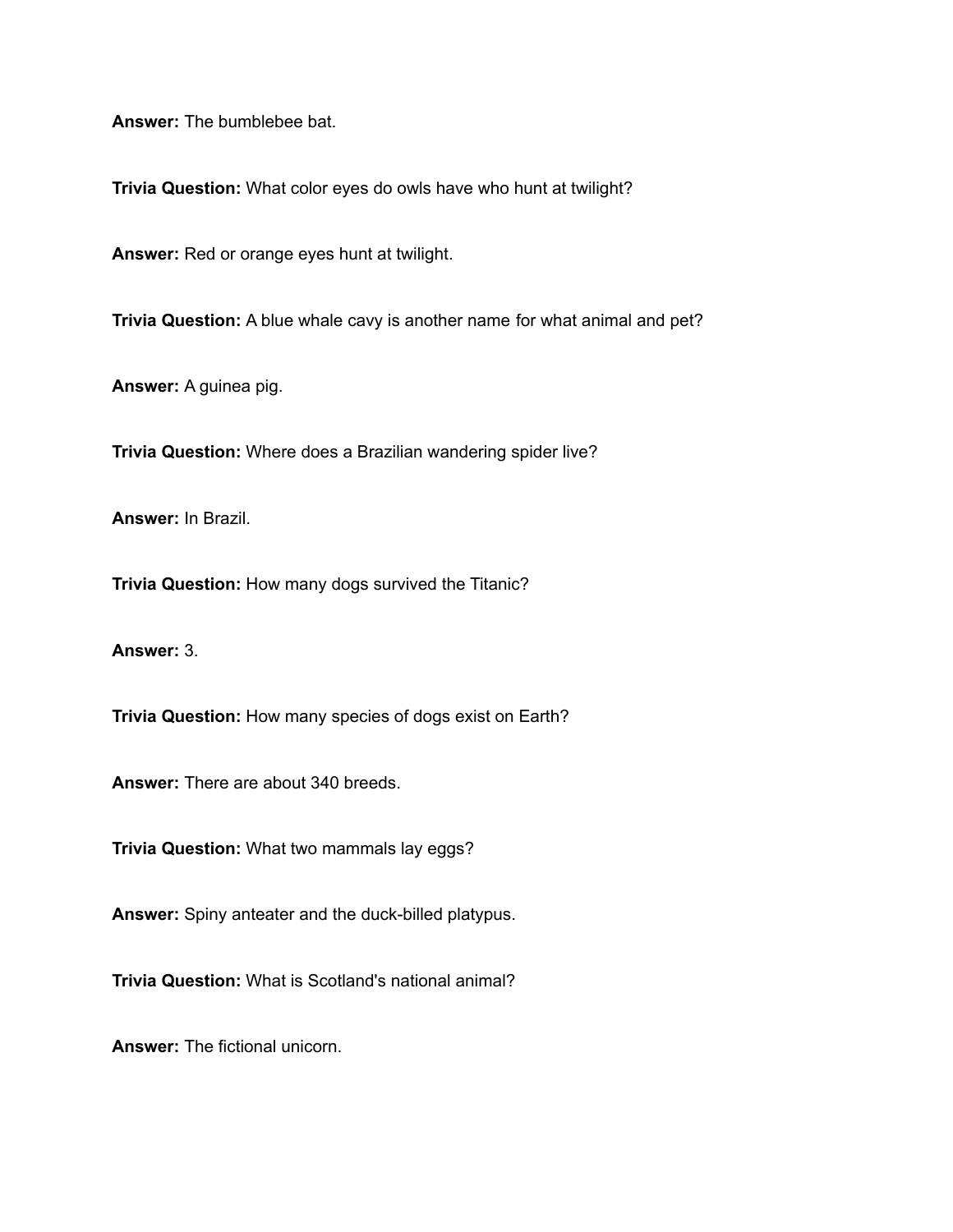**Trivia Question:** What is the national animal of Africa?

**Answer:** A springbok.

**Trivia Question:** What is a female elephant called?

**Answer:** A cow**.**

**Trivia Question:** How many noses does a snail have?

**Answer:** 4 noses.

**Trivia Question:** What land animal is going into extinction in 2020?

**Answer:** The Sumatran Rhino.

**Trivia Question:** What is the fastest bird on Earth?

**Answer:** The Peregrine Falcon.

**Trivia Question:** How many arms does a starfish have?

**Answer:** Five arms.

**Trivia Question:** What animal has the highest blood pressure on earth?

**Answer:** A giraffe.

**Trivia Question:** About how many glasses of milk could a cow provide in its lifespan?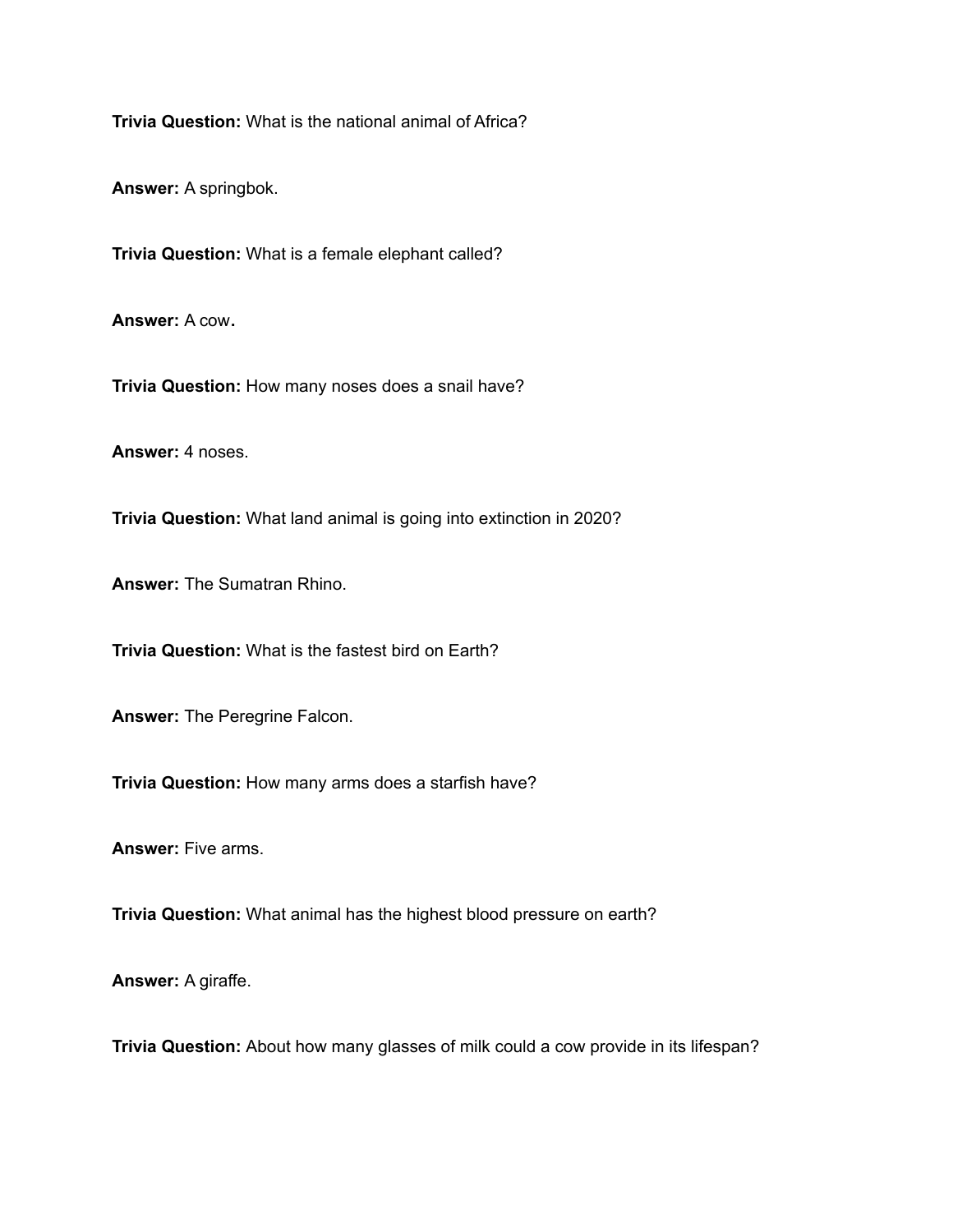**Answer:** 200,000 glasses of milk.

**Trivia Question:** What is the only bird that can fly backwards?

**Answer:** A hummingbird can fly backward.

**Trivia Question:** According to Newton's law, should a bee be able to fly?

**Answer:** No.

**Trivia Question:** Dick King-Smith wrote a book about a pig named what?

**Answer:** Babe.

**Trivia Question:** About how big is an American honey bee?

**Answer:** 15mm long.

**Trivia Question:** What is a group of wolves called?

**Answer:** A group of wolves is called a "pack."

**Trivia Question:** What animal was reintroduced to Yellowstone National park?

**Answer:** Wolves.

**Trivia Question:** What is the primary diet of an American wolf?

**Answer:** Deer, Elk, and Bison.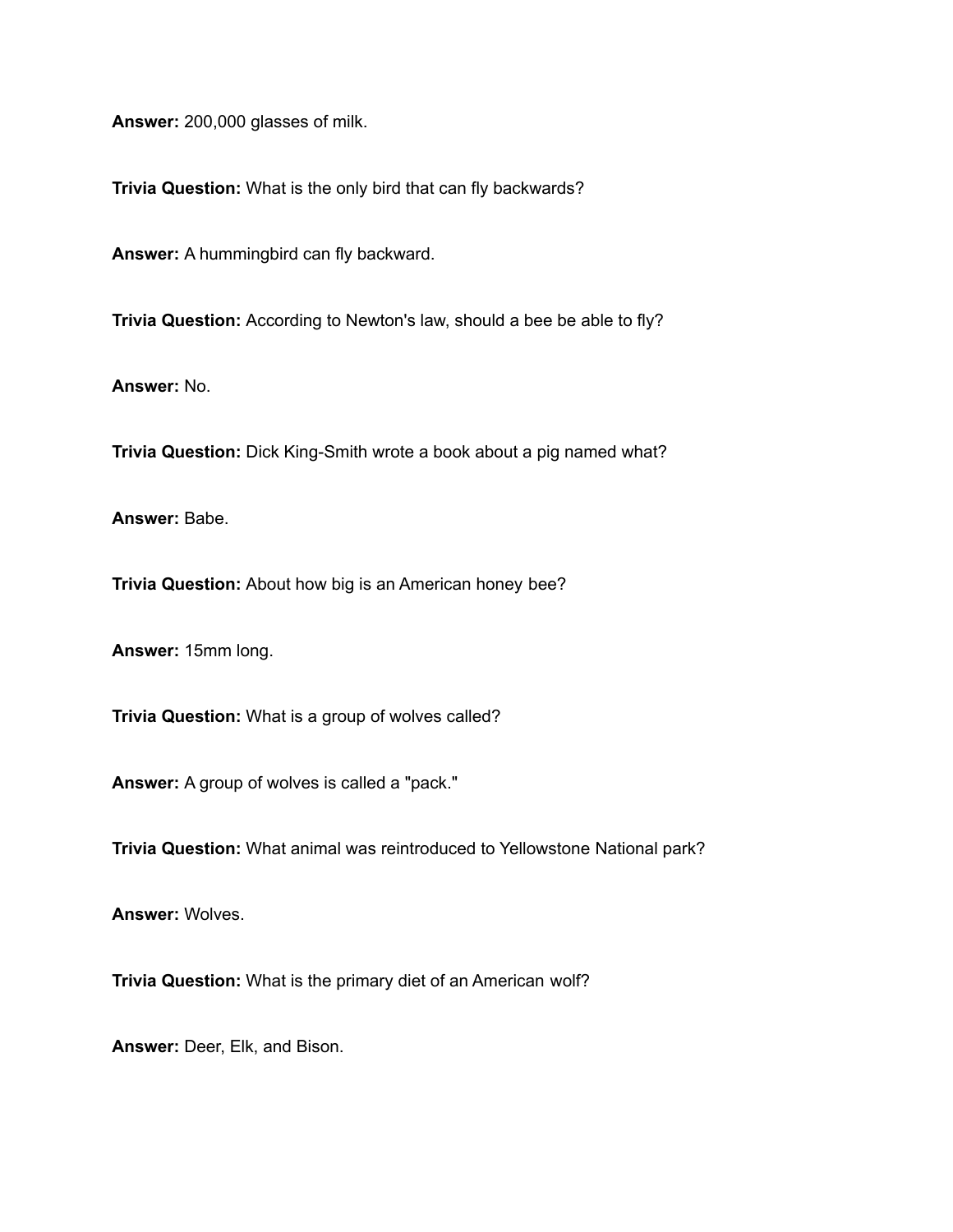**Trivia Question:** Dogs have sweat glands in only one place, what is it?

**Answer:** Their paws.

**Trivia Question:** What is the national bird of the United States?

**Answer:** The bald eagle.

**Trivia Question:** What is a rhino's horn made out of?

**Answer:** Hair.

**Trivia Question:** An elephant tusk is called what?

**Answer:** Ivory.

**Trivia Question:** How much does a baby goat weigh on average?

**Answer:** 4 to 6 pounds.

**Trivia Question:** How long does it take for a sloth to digest food?

**Answer:** It can take two weeks for a sloth to digest its food.

**Trivia Question:** What are the only birds to have direct descent from dinosaurs?

**Answer:** All birds.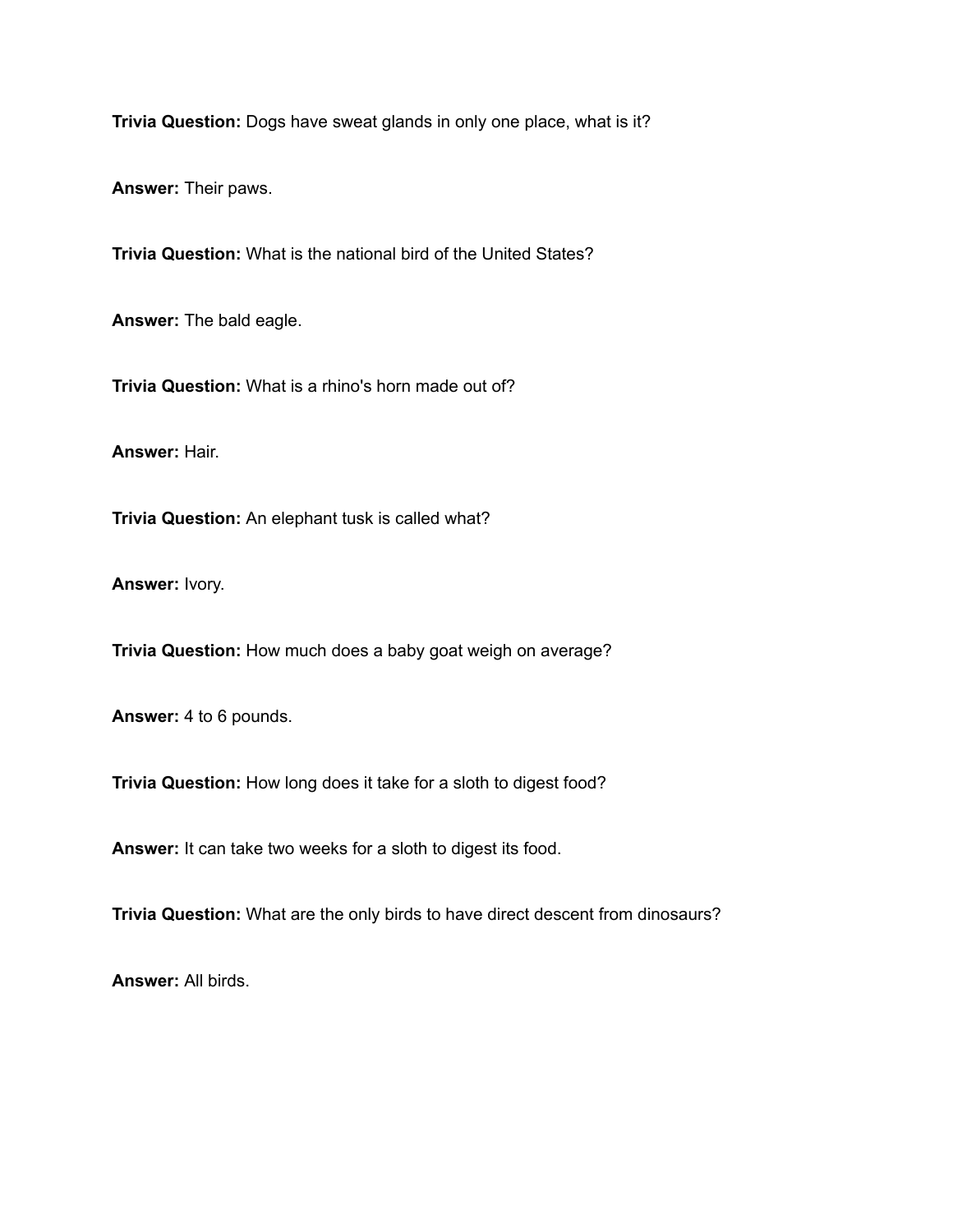**Trivia Question:** What animal's gender is decided upon by the temperature and placement of the egg? The baby girl will develop when exposed to warmer temperatures and the baby boy turtle will grow inside the egg.

**Answer:** Sea turtle.

**Trivia Question:** What is the only big cat that won't roar?

**Answer:** Cheetahs.

**Trivia Question:** What lion is located in California?

**Answer:** A mountain lion.

**Trivia Question:** How many eggs with the average chicken lay?

**Answer:** About 250 eggs per year.

**Trivia Question:** What is the most popular household pet?

**Answer:** Dogs.

**Trivia Question:** How many animal lives do they say that cats have?

**Answer:** 9 lives.

**Trivia Question:** Why do frogs blink their eyes and close their eyes when they eat?

**Answer:** To help push food down their throats.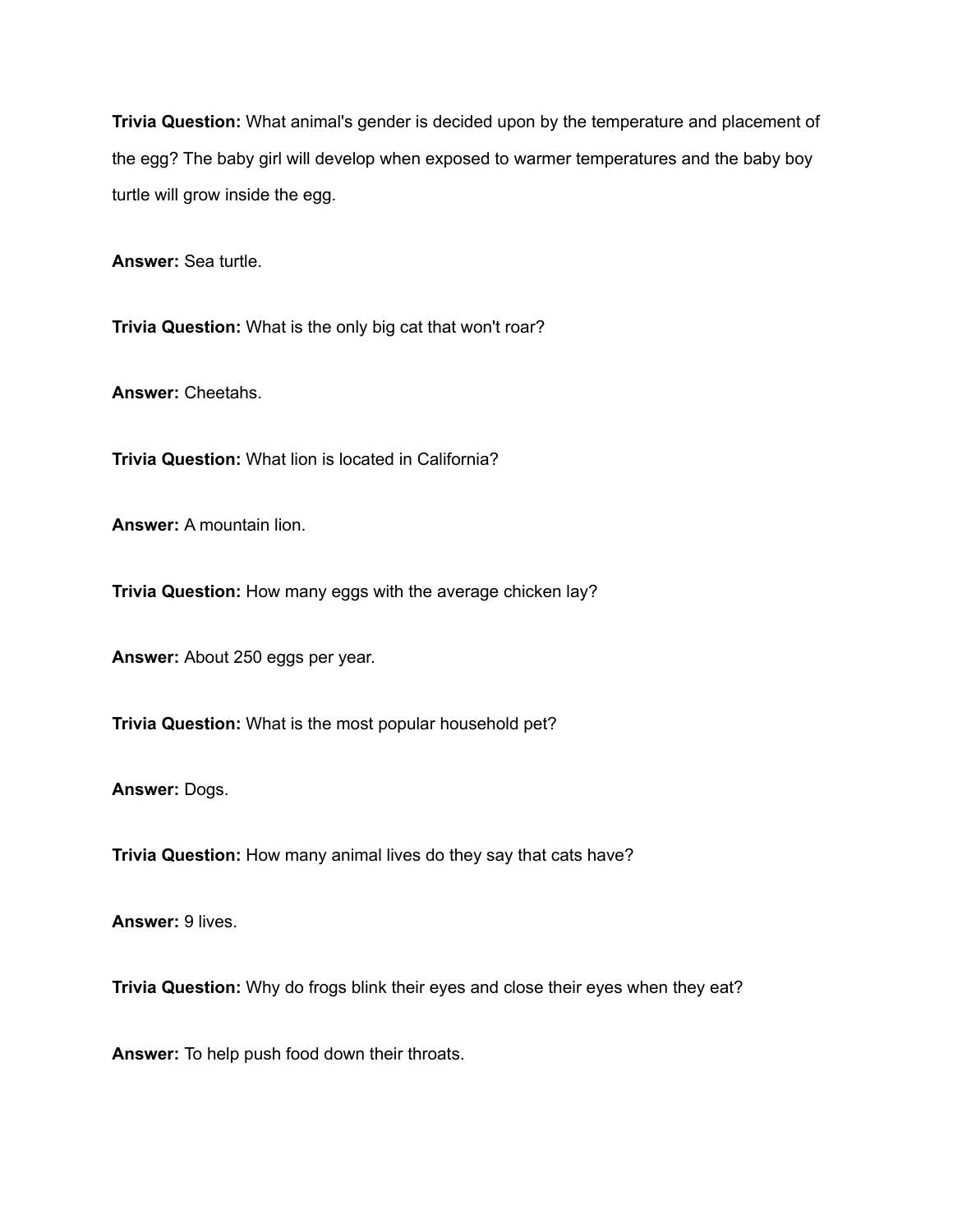**Trivia Question:** What is the flightless bird that's featured on the New Zealand emblem?

**Answer:** A kiwi.

**Trivia Question:** What living bird has the longest life span?

**Answer:** A Laysan Albatross.

**Trivia Question:** What living bird has the longest wingspan?

**Answer:** The wandering albatross.

**Trivia Question:** What is the oldest animal on Earth?

**Answer:** Aldabra giant tortoise at 187 years old.

**Trivia Question:** What is the only animal that can't jump? A

**Answer:** An elephant.

**Trivia Question:** What color eggs do red ear-lobed chickens lay?

**Answer:** A brown egg.

**Trivia Question:** What is the only mammal to have a tusk?

**Answer:** The elephant.

**Trivia Question:** Where can a wild ram or sheep be found on Earth?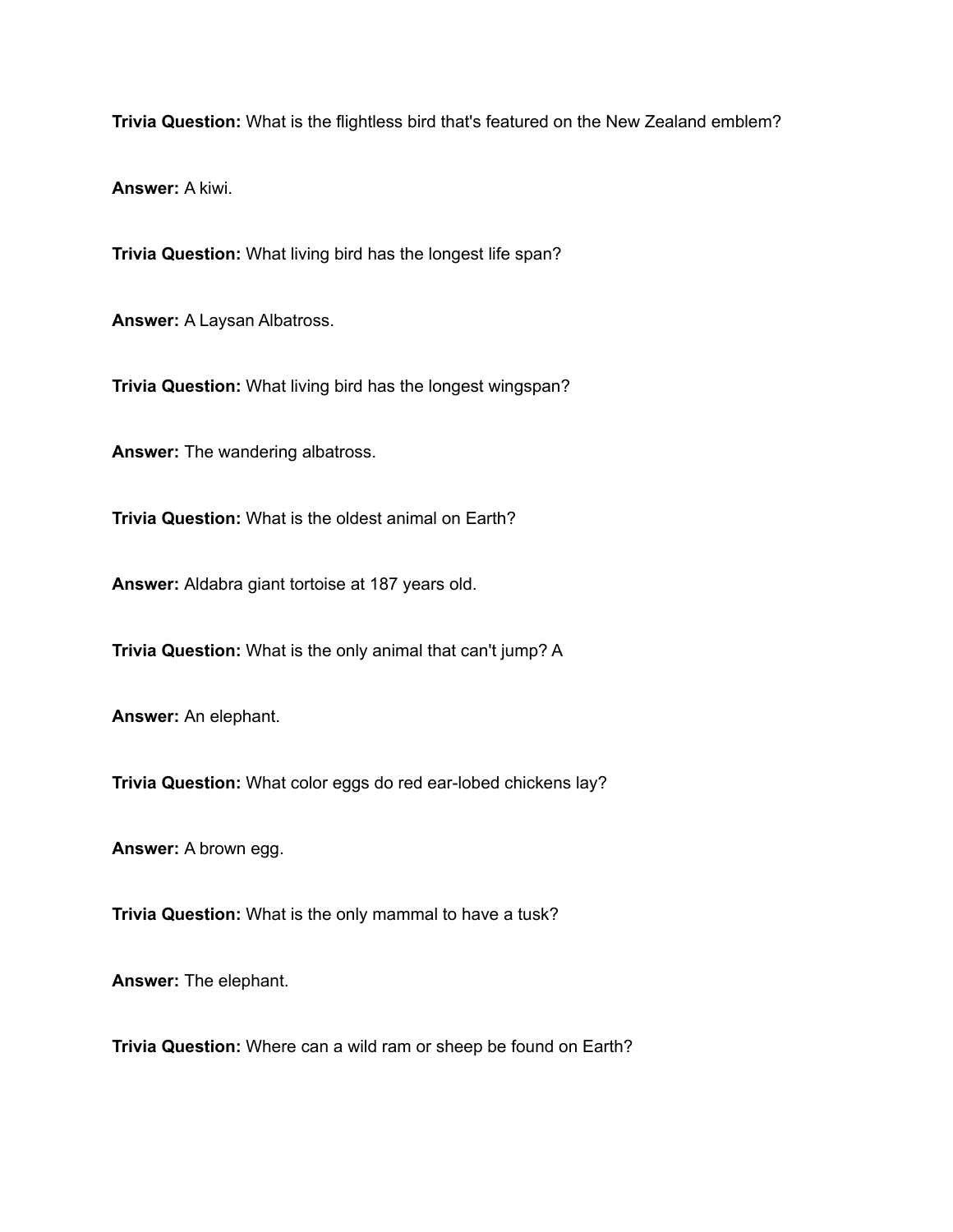**Answer:** Rocky Mountain region of North America

**Trivia Question:** Where is a lion originally from?

**Answer: S**ub-Saharan Africa.

**Trivia Question:** How many species of monkey exist on Earth?

**Answer:** 260 different types of monkeys.

**Trivia Question:** What is the largest spider on Earth?

**Answer:** Goliath bird-eater spider.

**Trivia Question:** What is the largest snake on Earth?

**Answer:** The python snake.

**Trivia Question:** What animal lays the largest egg?

**Answer:** The ostrich.

**Trivia Question:** About how many hairs does a dog shed in a day?

**Answer:** 1,000 hairs per day.

**Trivia Question:** What is it called when a snake sheds its skin?

**Answer:** It's called ecdysis.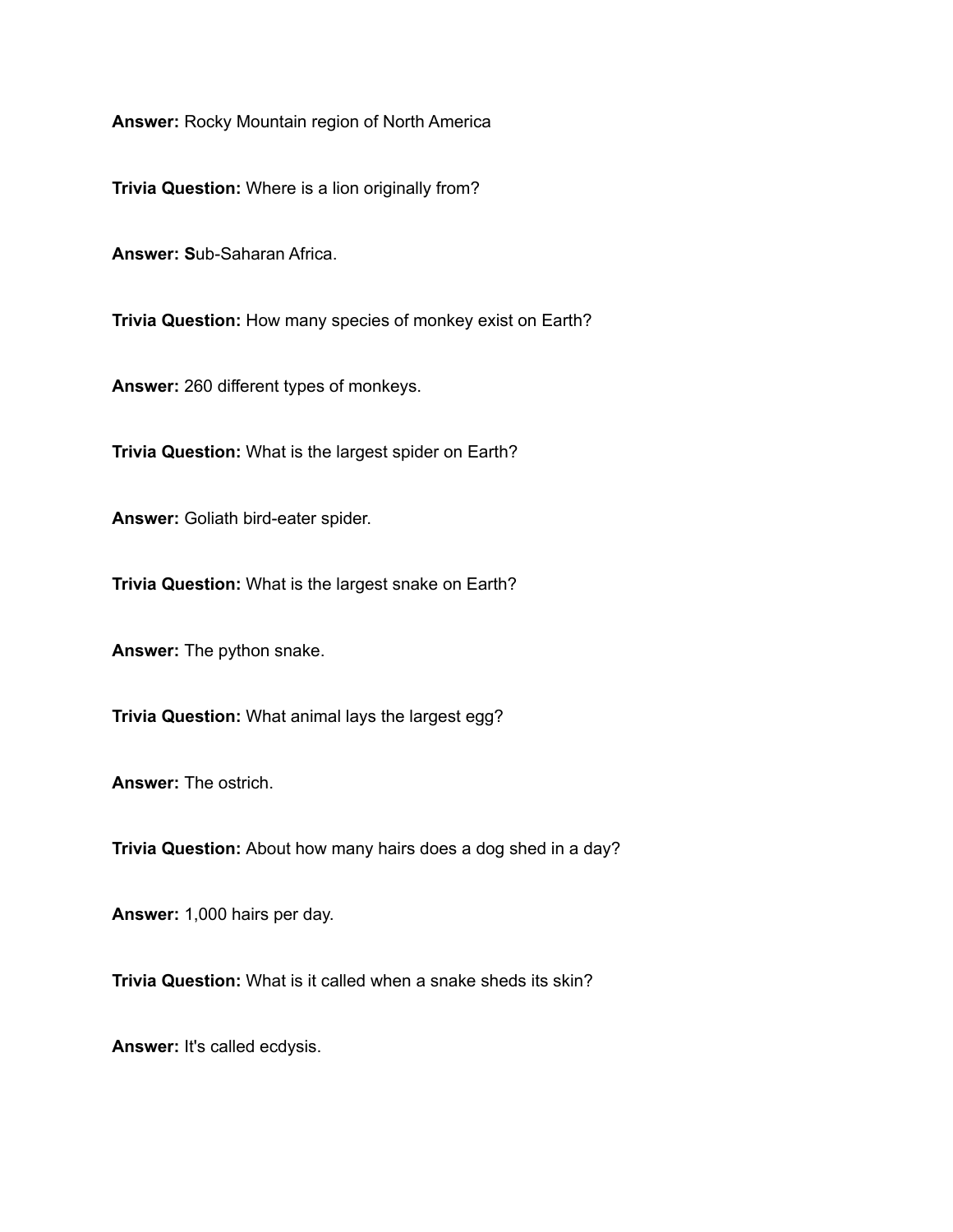**Trivia Question:** About how many species of Owl exist in the United States?

**Answer:** Only about 19 species.

**Trivia Question:** About how many species of fish are currently in the ocean?

**Answer:** 20,000 species of fish.

**Trivia Question:** What is the primary diet of most sharks?

**Answer:** Primary smaller fish. Only some feed on sea lions.

**Trivia Question:** About how many shark attacks on humans are there worldwide?

**Answer:** About 129 attacks.

**Trivia Question:** When was the first cat turned into a household pet?

**Answer:** 7500 BC.

**Trivia Question:** What is the oldest breed of dog?

**Answer:** Basenji.

**Trivia Question:** How many eyes do a United States honey bee have?

**Answer:** About five eyes.

**Trivia Question:** Do some owls have dark brown eyes?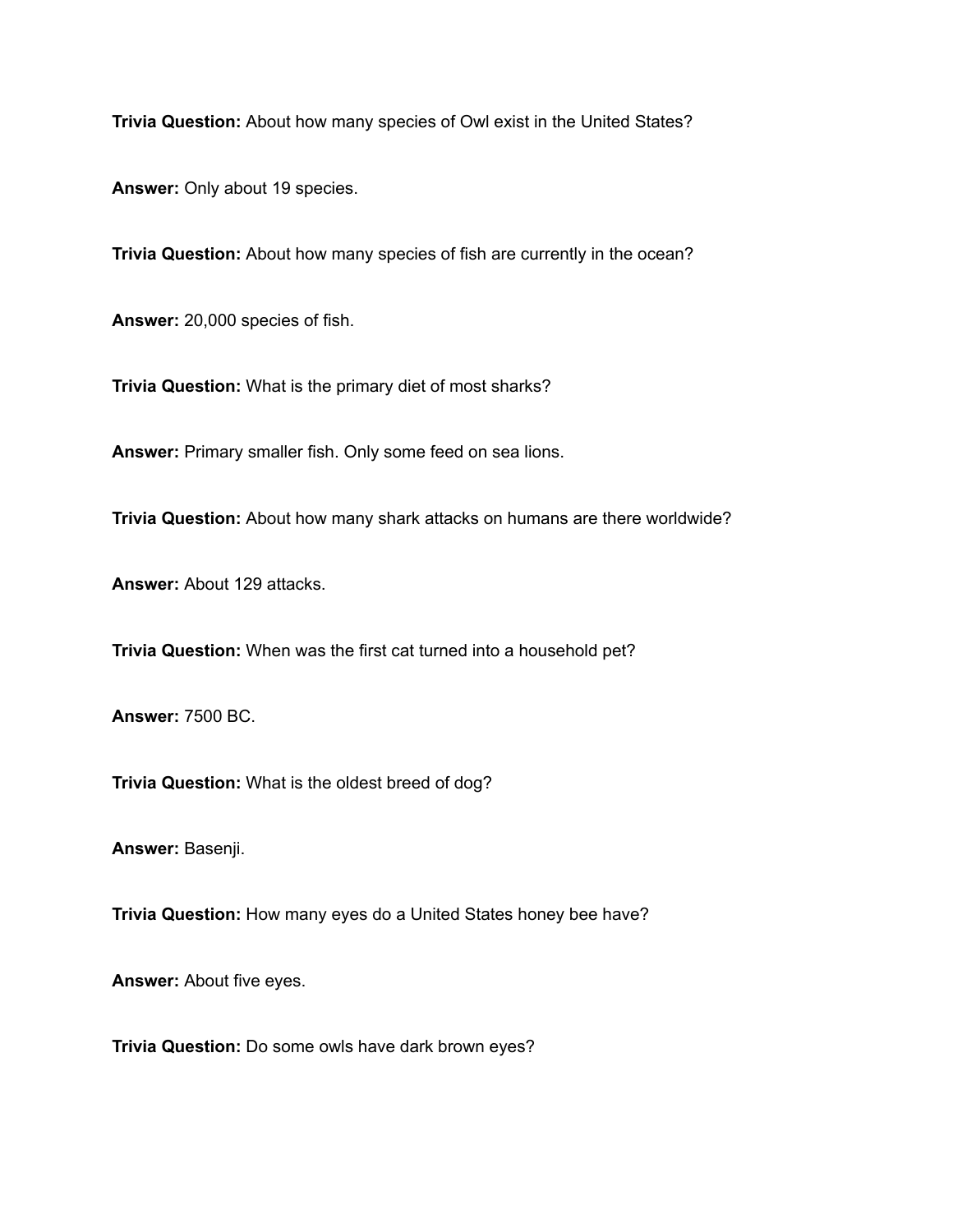**Answer:** Yes.

**Trivia Question:** What is the smallest dog known in existence?

**Answer:** The smallest dog is about 4 inches big.

**Trivia Question:** What is the weight of the largest dog known in existence?

**Answer:** The largest dog weighed about 343 pounds.

**Trivia Question:** What is the name of the most popular dog show?

**Answer:** The Westminster Kennel Club Dog Show.

**Trivia Question:** What is the largest insect on Earth?

**Answer:** Giant wētā.

**Trivia Question:** How many species of ants exist on Earth?

**Answer:** 10,000 or more.

**Trivia Question:** What is the average wingspan of a bald eagle?

**Answer:** 5.9 to 7.9 feet.

**Trivia Question:** What is the average weight of an adult elephant?

**Answer:** Between 2 and 7 tons.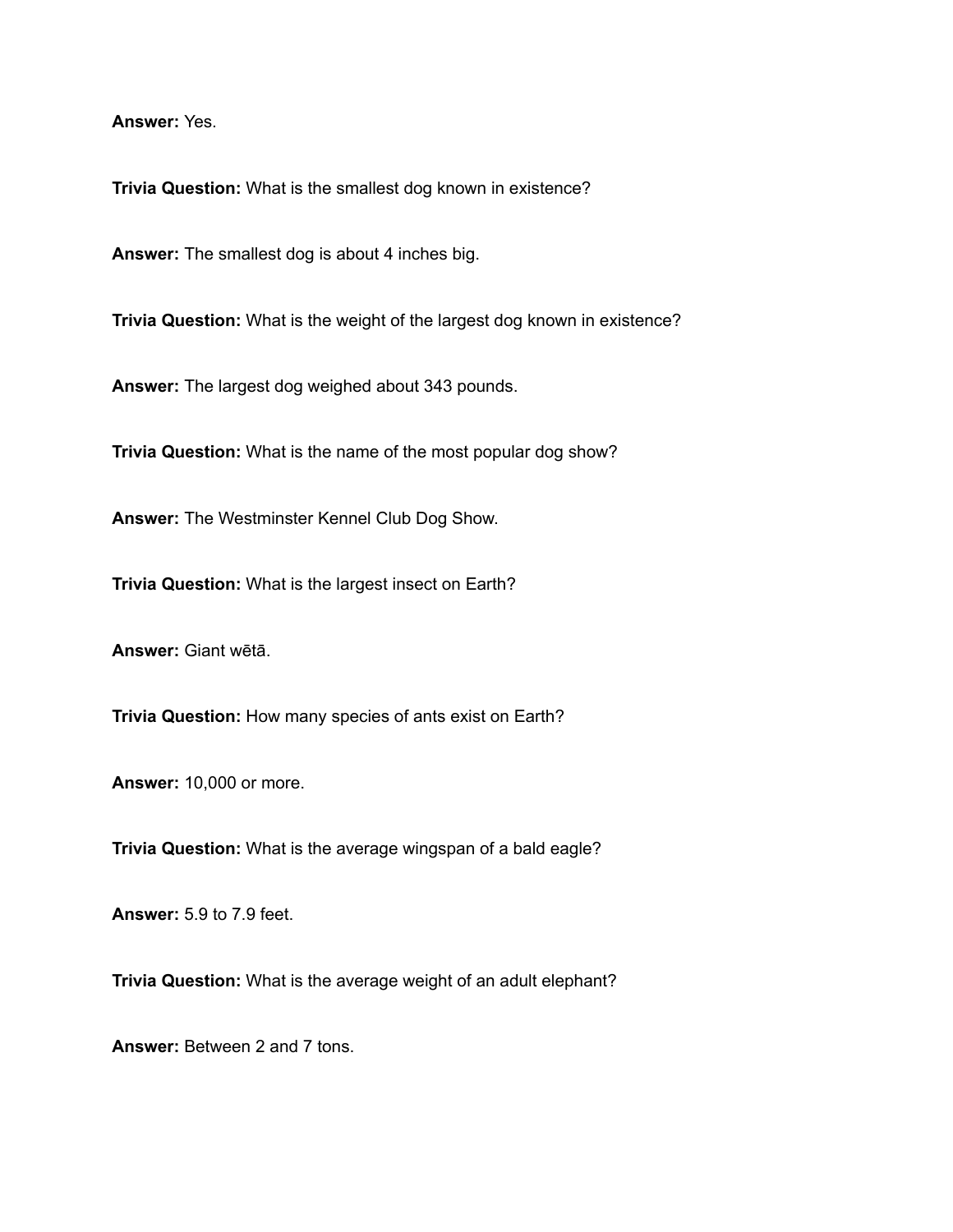**Trivia Question:** About how many spiders does the average human swallow in their lifetime?

**Answer:** None. This is debunked myth.

**Trivia Question:** Where might someone find the silverback gorilla?

**Answer:** Uganda, Rwanda, and the Democratic Republic of the Congo.

**Trivia Question:** How many species of ants exist on Earth?

**Answer:** 10,000 or more.

**Trivia Question:** What is the average wingspan of a bald eagle?

**Answer:** 5.9 to 7.9 feet.

**Trivia Question:** What is the average weight of an adult elephant?

**Answer:** Between 2 and 7 tons.

**Trivia Question:** About how many spiders does the average human swallow in their lifetime?

**Answer:** None. This is debunked myth.

**Trivia Question:** Where might someone find the silverback gorilla?

**Answer:** Uganda, Rwanda, and the Democratic Republic of the Congo.

**Trivia Question:** How many species of ants exist on Earth?